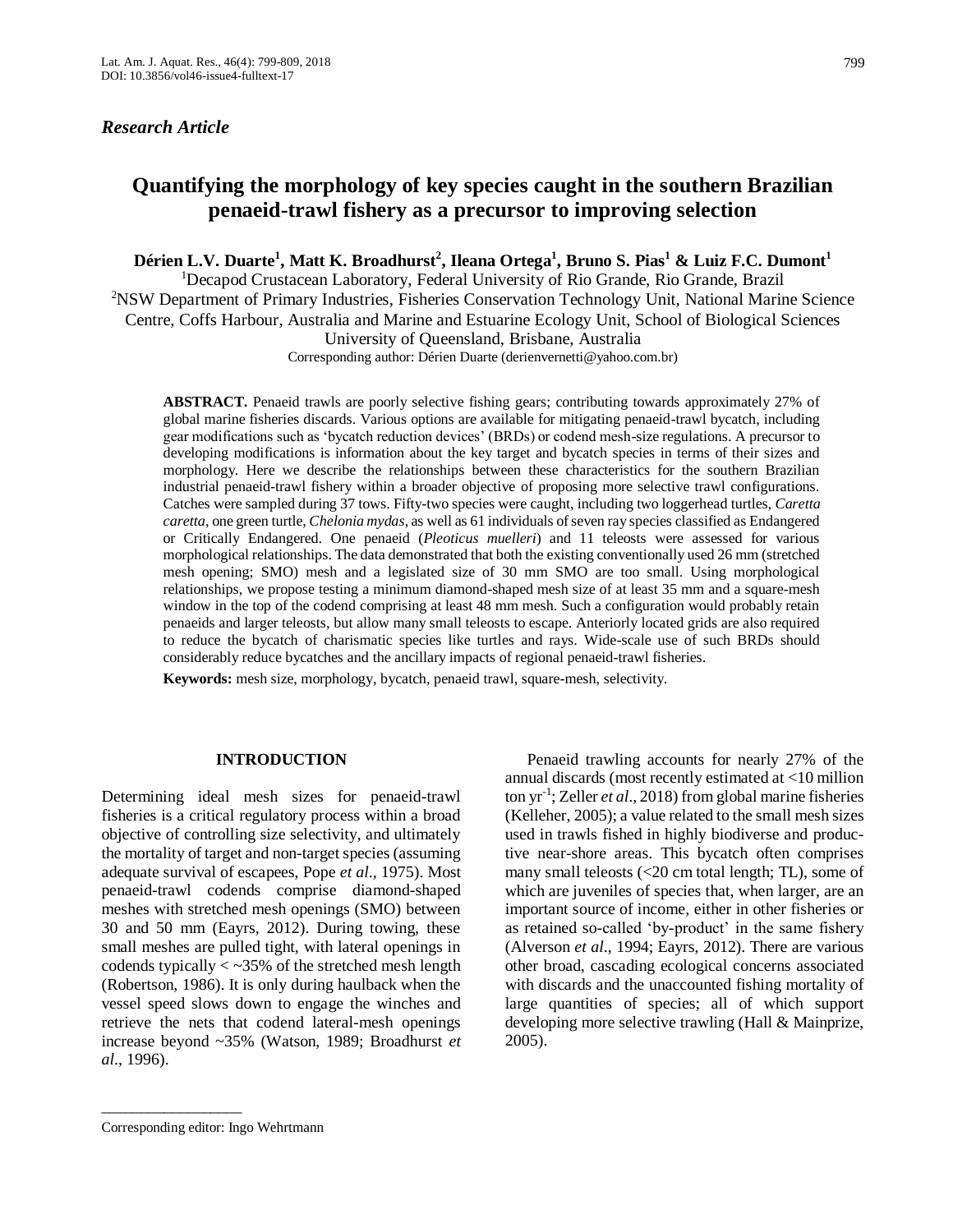The conventional approach to reduce penaeid-trawl bycatch is to apply technical modifications that typically include bycatch reduction devices (BRDs), and often involve strategic square-mesh panels and escape windows to exclude small teleosts, or grids to exclude turtles and other large animals (Broadhurst, 2000). Such devices exploit either the swimming behavior, morphology or size of unwanted species to promote their escape and have been adopted with varying levels of success among many penaeid-trawl fisheries around the world (Broadhurst, 2000; Eayrs, 2012).

While BRDs can effectively reduce unwanted catches (typically by 30-90%; Broadhurst, 2000), often there are issues associated with adoption and acceptance by fisheries. In many cases, such issues arise from a perceived loss of the targeted penaeids, often exacerbated by technical problems associated with BRD rigging. As a starting point to overcome such issues, it is essential to obtain sufficient fishery-related information, and especially data describing the sizes and morphology of the key species. In some cases (for key species of concern), it might be possible to merely regulate mesh size and/or shape in the trawl as a mechanism for improving selectivity and reducing bycatch. Simple changes to meshes within existing trawl configurations, including readily available diamond-shaped mesh and/or alternative mesh shapes at strategic locations in the codend, might be more accepted than complex modifications.

In Brazil, both small-scale and industrial penaeidtrawl fisheries are characterized by similar bycatch problems as elsewhere, but with different challenges for resolution (Silva *et al*., 2013). One of main regional, industrial fisheries involves up to 276 vessels, trawling along the southern coast (UNIVALI/CTTMar, 2013). Existing legislation prescribes a minimum SMO of 30 mm (Ordinance SUDEPE N°55, 20<sup>th</sup> December 1984), which was originally mandated for targeting pink shrimp (*Penaeus paulensis*). However, with the collapse of *P. paulensis* stocks over the past two decades, fleets began targeting the smaller Argentine red shrimp (*Pleoticus muelleri*)*,* and Argentine stiletto shrimp (*Artemesia longinaris*) without any legislated minimum mesh size. Operators typically use 26 mm SMO in the codend and in addition to penaeids, retain large individuals (typically  $\geq$ 22 cm; TL) of key fish as by-product, including the southern king weakfish (*Macrodon atricauda*)*,* stripped weakfish (*Cynoscion guatucupa*) and Brazilian codling (*Urophycis brasiliensis*) (Haimovici & Mendonça, 1996; D'Incao *et al*., 2002; Duarte, 2013; Pezzuto & Benincà, 2015).

The small mesh and lack of any BRDs are problems throughout all Brazilian penaeid-trawl fisheries, and as a consequence, southern Brazilian penaeid trawlers discard at least  $\sim$ 1.5 kg of bycatch for every 1 kg of penaeids and assorted by-product (Duarte, 2013). Ideally, large numbers of unwanted individuals would escape during fishing, while individuals larger than minimum size at first maturity might be retained for sale. Considering the above, and as a precursor to developing BRDs that might address some of the bycatch issues in the southern Brazilian penaeid-trawl fishery, here we sought to describe various morphometric relationships for the key teleost and one penaeid species (*P. muelleri*), and then use these data to assess the likely impacts on catches of different, regionally available, sizes of diamond mesh throughout the codend and BRDs comprising strategic square-mesh windows.

#### **MATERIALS AND METHODS**

Teleost and penaeid samples were obtained from 37 tows during one commercial (February 2014) and two scientific penaeid-trawl cruises (R/V Atlântico Sul, September 2015) across conventional fishing areas between Solidão Lighthouse and Rio Grande city (Fig. 1). The spatio-temporal sampling distributions were designed to encompass the range of bycatch typically caught on the fishing grounds (Dumont & D'Incao, 2011). Scientific observers collected all data, and with a Brazilian government license (SISBio Nº42311-2).

The commercial vessel (18 m length) was double rigged with paired otter boards attached to 2.20 m sweeps. The research vessel (36 m length) had a single rig with paired otter boards attached to 2.20 m sweeps. The trawls towed by each vessel were identical twoseam local designs (19 m headline lengths; Fig. 2). Each trawl comprised mesh sizes of 40 mm SMO made from 1.3 mm diameter polyethylene (PE) twine in the body, and 26 mm SMO polyamide (PA) twine in the codend. Each codend measured 197 meshes in the normal direction (N) and 156 meshes in the transverse (T) direction (Fig. 2). Trawls were diurnally deployed in depths of 17 to 22 m for 4 h by the commercial boat and 30 min by the research vessel.

At the end of each deployment, representative samples of the most abundant teleosts and penaeids were separated from the catch, stored on ice and eventually measured in a laboratory  $(\pm 1 \text{ mm})$ . For each teleost, measurements of the total length (TL) and maximum height (MH) were recorded using a ruler, while maximum perimeter or girth (MG) was measured using a piece string (and then a ruler). Body width (BW) was estimated from the MH and MG via the ellipse formula (Khan, 2013) as follows: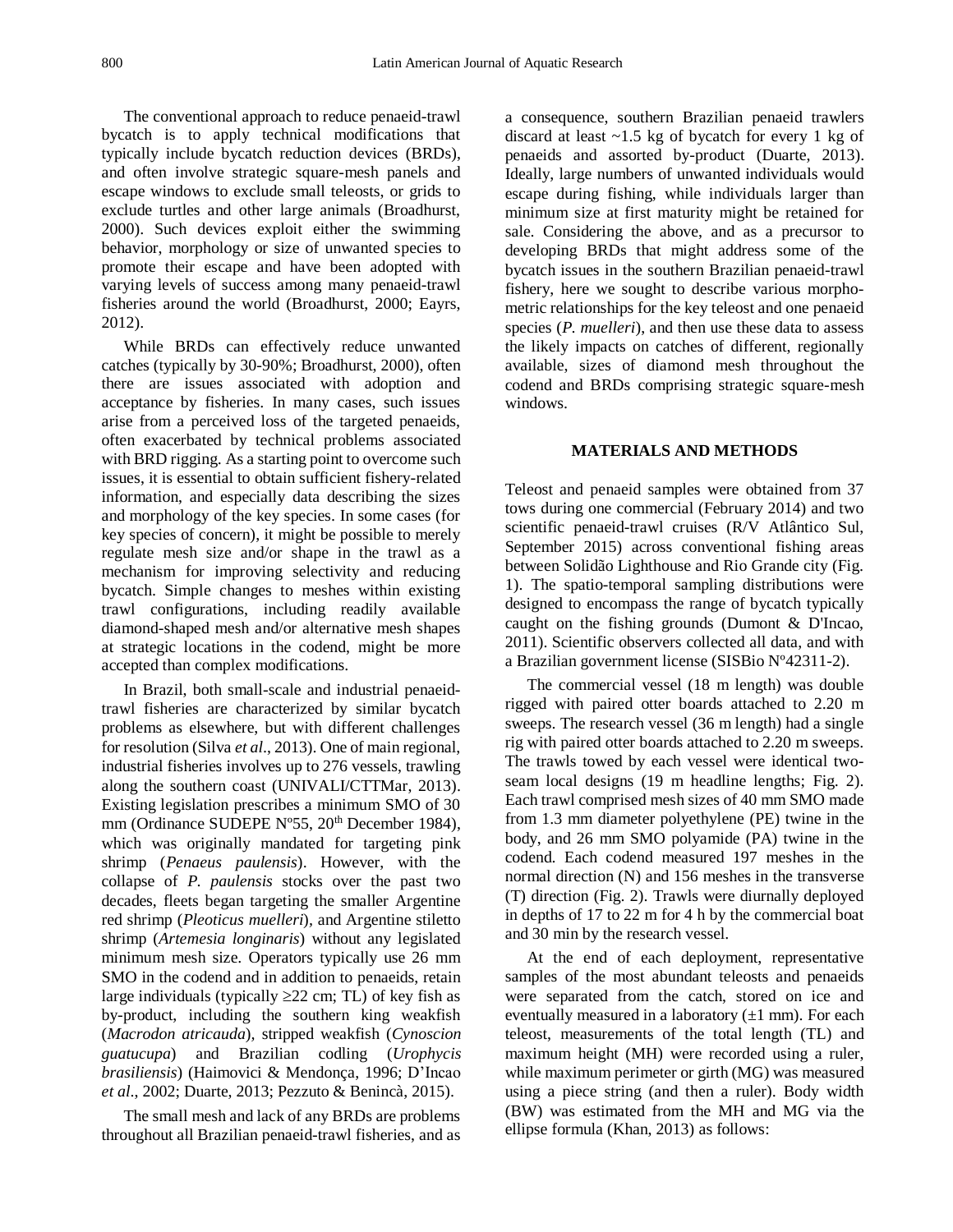

**Figure 1.** Study area in southern Brazil. The red area represents the fishing grounds used by the double-rigged trawling fleet. The red line represents the extremes of the sampling area.

$$
BW = \sqrt{(2 \times \frac{MG^2}{\pi^2} - MH^2)}
$$

All teleosts were then weighed ( $Wt \pm 0.1$  g). For the penaeid *Pleoticus muelleri,* measurements of TL, carapace length (CL), MG, and MH were similarly recorded as above  $(\pm 1 \text{ mm})$  and each was weighed  $(\pm 0.1 \text{ g})$ . The same formula as above was used to calculate BW. Insufficient quantities of other penaeids did not allow meaningful analyses.

Linear-regression analyses were used to investigate the relationships between TL and the remaining measures (MH, MG, and BW) for key species. A potential model was fitted to the TL-weight data as follows:  $Y = A \times X^B$ , where *Y* is TL and *X* is Wt (Zar, 2010). The ratio (R) between teleost MH and BW was obtained by dividing the latter into the former to categorize general shape as being either: fusiform: R= 1-2, dorsally compressed: R<1, or ventrally compressed: R>2.

The absolute opening for diamond-shaped codend meshes during towing was assumed to be a maximum lateral distance of 35% of the SMO (Robertson, 1986). Based on this 'fractional' opening, the conventional 26mm diamond mesh would be reduced to a maximum of 24.34 mm length  $\times$  9.10 mm width, while the 30 mm diamond mesh would be reduced to  $28.10 \times 10.50$  mm. By comparison, the fractional-mesh openings for square-shaped meshes in the codend during towing were assumed to be the bar lengths (and with the largest distance across the diagonal). During haulback, both mesh shapes might be opened to their full size (perimeter).

Using the collected morphometric data (MH and MG), we estimated the maximum TLs of key teleosts and penaeids that might escape through the two different sizes of diamond-shaped (*i.e*., conventionally used 26 and 30 mm) and square-shaped meshes (made by hanging 48- and 58 mm mesh on the bar, providing lengths of 24 and 29 mm) in the codend during (1) towing (assuming fractional mesh openings as above during loading) and (2) haulback (when meshes open, and there is no load). The square-mesh size was chosen based on the locally available mesh (there are very few available mesh sizes in Brazil) and assuming that it would be located at a strategic window in the top of the codend. Escape sizes of teleosts during towing were calculated assuming meshes were under load (35% lateral opening for diamond-shaped meshes).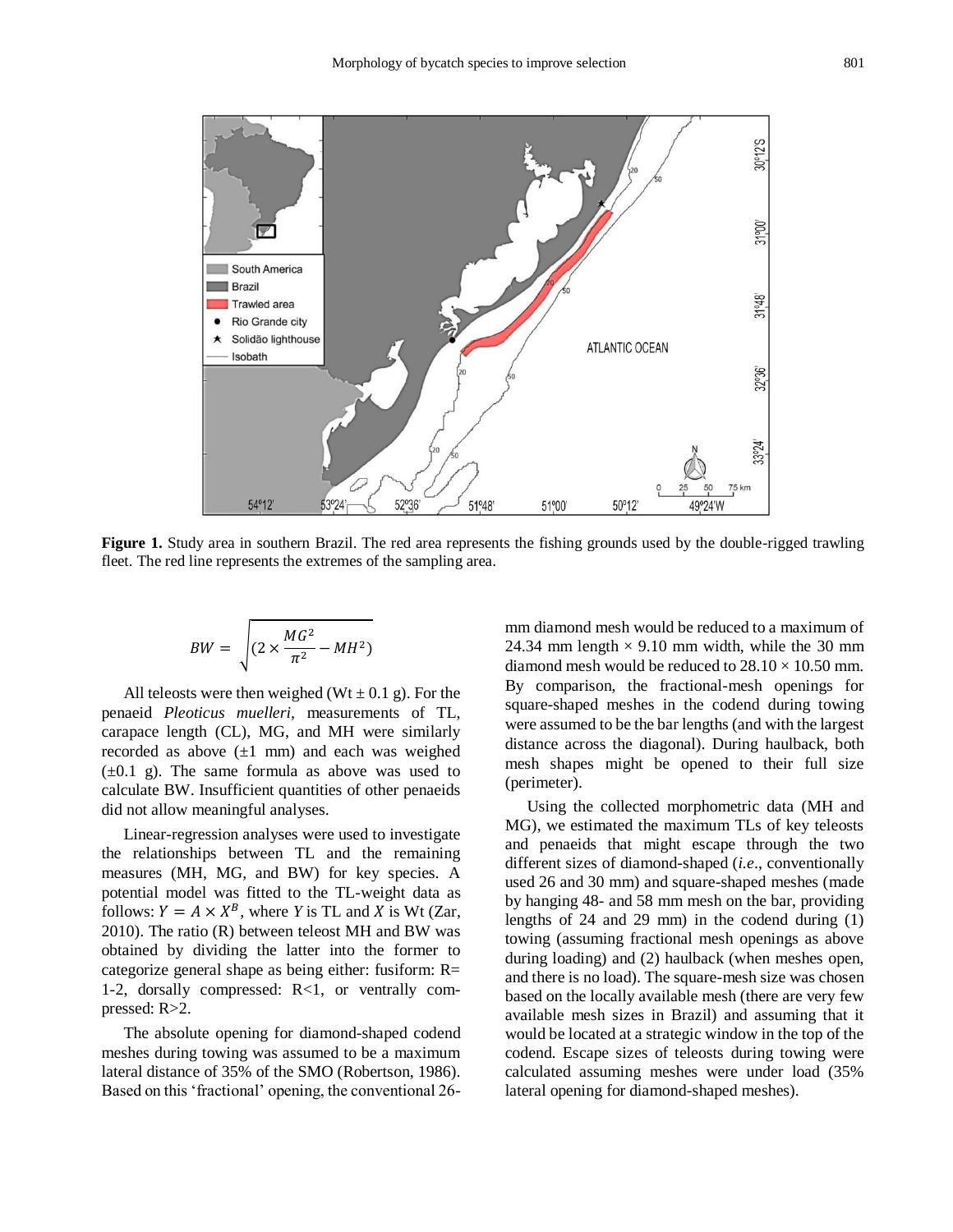

**Figure 2.** Plan of the trawls used in the present study. N: meshes in the normal direction, T: meshes in the transverse direction; AB: all bars, B: bars, PE: polyethylene, SMO: stretched mesh opening, CTC: center-knot-to-center knot, PA: polyamide.

#### **RESULTS**

In total, at least 52 species, including 16 decapod crustaceans, one mollusk genus, 33 fish including seven endangered ray species, two loggerhead turtles (*Caretta caretta*) and one green turtle (*Chelonia mydas*) were sampled from the catches of the vessels (Table 1). Both loggerhead turtles were released alive, but the green turtle died. Approximately 50 kg of penaeids were caught each tow, with *Pleoticus muelleri* the most abundant species (1.17 kg in total were sampled) and only very few *Artemisa longinaris.* Two genera (*Genidens* and *Menticirrhus*) each comprissed two similar species (*Genidens barbus* and *G. planifrons*; and *Menticirrhus americanus* and *M. littoralis*, respectively), which were not separated.

We assessed the morphometric relationships of the 12 most abundant species (Table 2). These key species had variable minimum and maximum sizes, but most were 14-350 mm TL and immature (Table 2). Based on the R ratio, the importance of each species' size in terms of being able to pass through meshes during towing varied between their MH and BW. Specifically, *Symphurus jenynsii* was classified as dorsally comprissed; *Paralonchurus brasiliensis*, *Macrodon atricauda*, *Genidens* spp., *Porichthys porosissimus*, *Menticirrhus*  spp., *Cynoscion guatucupa*, and *Urophycis brasiliensis* were fusiform, and *Trichiurus lepturus*, *Stephanolepis hispidus,* and *Peprilus paru* were ventrally compressed (Fig. 3).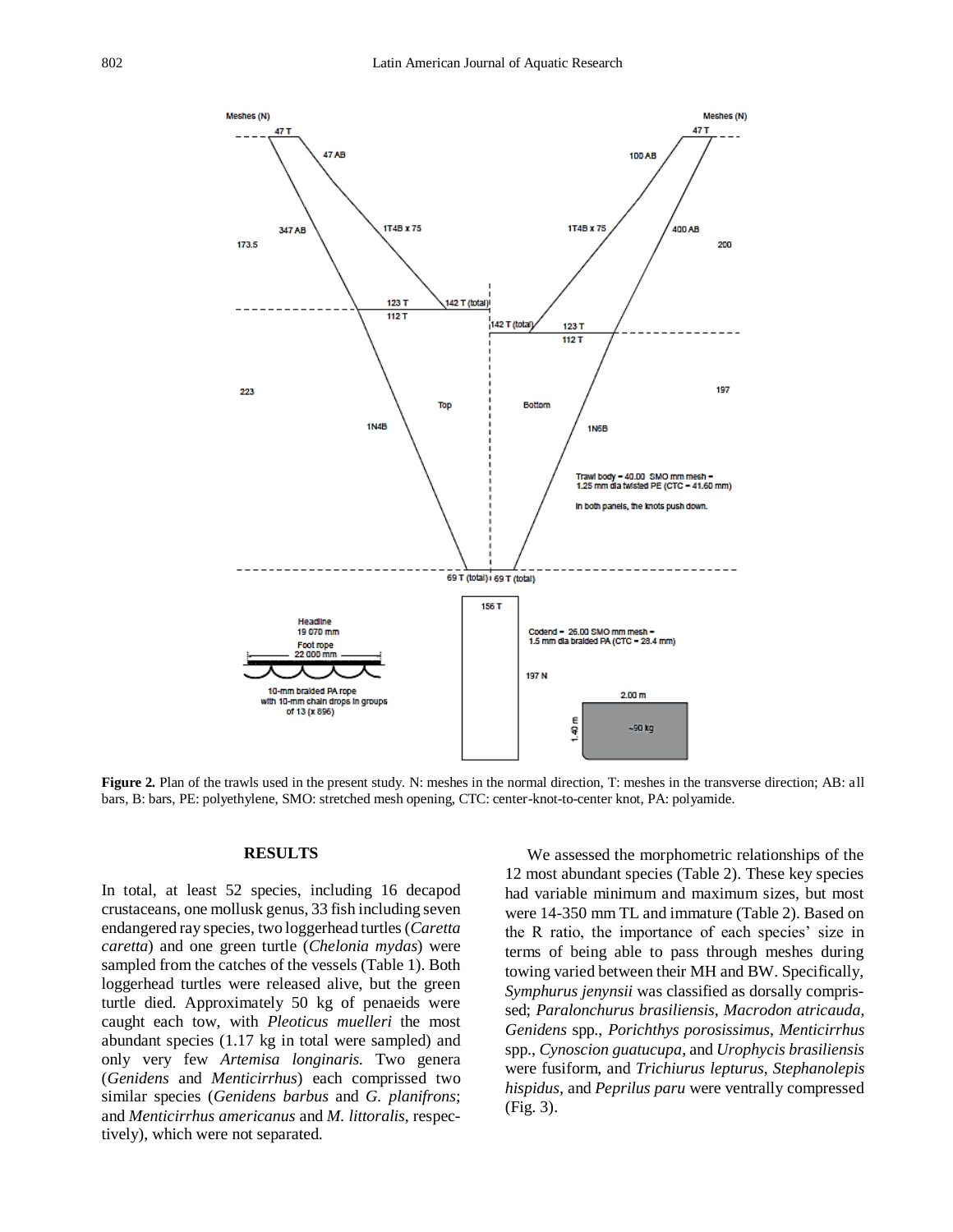**Table 1.** List of taxonomic groups and species as well as the number sampled from catches of penaeid trawlers during 37 tows off the coast of Rio Grande do Sul, Brazil. \*Species marked are commercially retained at large sizes (termed 'byproduct'). Conservation status (IUCN 2017): CE (Critically Endangered), EN (Endangered), VU (Vulnerable), LC (Least Concern), DD (Data Deficient) and NE (not evaluated). The species in bold were used for morphometric data analyses. *<sup>A</sup>Genidens* spp.: genus comprised two morphologically similar species *Genidens barbus*, and *G. planifrons. <sup>B</sup>Menticirrhus*  spp.: genus comprised two morphologically similar species *Menticirrhus americanus*, and *M. littoralis.*

| Specific name               | Common name               | Number sampled | Conservation status |
|-----------------------------|---------------------------|----------------|---------------------|
| <b>DECAPODS</b>             |                           |                |                     |
| Achelous spinimanus         | Blotched swimming crab    | 36             | LC                  |
| Achelous spinicarpus        | Longspine swimming crab   | 36             | NΕ                  |
| Arenaeus cribrarius         | Speckled swimming crab    | 19             | NE                  |
| Artemesia longinaris        | Argentine stiletto shrimp | 140            | NE                  |
| Callinectes danae           | Blue crab                 | $\overline{4}$ | NE                  |
| Callinectes sapidus         | Blue crab                 | 16             | NE                  |
| Callinectes ornatus         | Blue crab                 | 120            | NE                  |
| Dardanus insignis           | Hermit crab               | 2              | NE                  |
| Hepatus pudibundus          | Flecked box crab          | 36             | NE                  |
| Libinia spinosa             | Spider crab               | 32             | NE                  |
| Loxopagurus loxochelis      | Hermit crab               | $\overline{2}$ | NE                  |
| Nanoplax sp.                |                           | $\mathbf{1}$   | NE                  |
| Penaeus paulensis           | Pink shrimp               | 3              | NE                  |
| Persephona mediterranea     | Mottled purse crab        | 6              | NE                  |
| Pleoticus muelleri          | Argentine red shrimp      | 175            | NE                  |
| Porcellana sayana           | Spotted porcelain crab    | 1              | NE                  |
| <b>MOLLUSKS</b>             |                           |                |                     |
| Loligo spp. $*$             |                           | 45             | NE                  |
| <b>PISCES</b>               |                           |                |                     |
| Balistes capriscus*         | Grey triggerfish          | 3              | VU                  |
| Chloroscombrus chrysurus    | Atlantic bumper           | 15             | LC                  |
| Citharichthys spilopterus   | Bay whiff                 | $\overline{2}$ | LC                  |
| Conger orbignianus*         | Argentine conger          | 3              | NE                  |
| Cynoscion guatucupa*        | Stripped weakfish         | 79             | NE                  |
| Cynoscion jamaiscensis*     | Jamaica weakfish          | 13             | NE                  |
| Engraulis anchoita          | Argentine anchovy         | 35             | NE                  |
| Genidens spp.* <sup>4</sup> | White sea catfish         | 152            | LC                  |
| Gymnura altavela            | Spiny butterfly           | 1              | VU                  |
| Macrodon atricauda*         | Southern king weakfish    | 195            | NE                  |
| Menticirrhus spp.*B         | Southern king croaker     | 45             | LC                  |
| Micropogonias furnieri*     | Whitemouth croaker        | $\overline{4}$ | LC                  |
| Myliobatis goodie           | Southern eagle            | 3              | DD                  |
| Ophichthus gomesii          | Pallid snake eel          | 1              | LC                  |
| Paralichthys orbignyanus*   | Flounder                  | $\overline{4}$ | NE                  |
| Paralonchurus brasiliensis  | <b>Banded croaker</b>     | 342            | LC                  |
| Peprilus paru*              | American harvestfish      | 42             | LC                  |
| Porichthys porosissimus*    | Midshipman                | 41             | NE                  |
| Prionotus punctatus*        | Bluewing searobin         | 35             | LC                  |
| Pseudobatos horkelii        | Brazilian guitarfish      | 8              | CE                  |
| Selene setapinnis           | Atlantic moonfish         | $\overline{4}$ | NE                  |
| Selene vomer                | Atlantic lookdown         | 1              | LC                  |
| Serranus auriga             | Long finned dwarf seabass | 6              | NE                  |
| Stellifer rastrifer*        | Rake stardrum             | $\overline{c}$ | LC                  |
| Stephanolepis hispidus*     | Planehead filefish        | 40             | LC                  |
| Squatina guggenheim         | Angular angel shark       | 6              | EN                  |
| Squatina occulta            | Hidden angel shark        | 4              | EN                  |
| Symphurus jenynsii          | Tonguefish                | 51             | NE                  |
| Sympterygia acuta           | Bignose fanskate          | 27             | VU                  |
| Sympterygia bonapartii      | Smallnose fanskate        | 12             | DD                  |
| Trachinotus marginatus*     | Plata pompano             | 3              | NE                  |
| Trichiurus lepturus*        | Largehead hairtail        | 126            | LC                  |
| Urophycis brasiliensis*     | Brazilian codling         | 88             | NE                  |
| <b>REPTILES</b>             |                           |                |                     |
| Caretta caretta             | Loggerhead turtle         | $\sqrt{2}$     | VU                  |
| Chelonia mydas              | Green turtle              | $\mathbf{1}$   | EN                  |
|                             |                           |                |                     |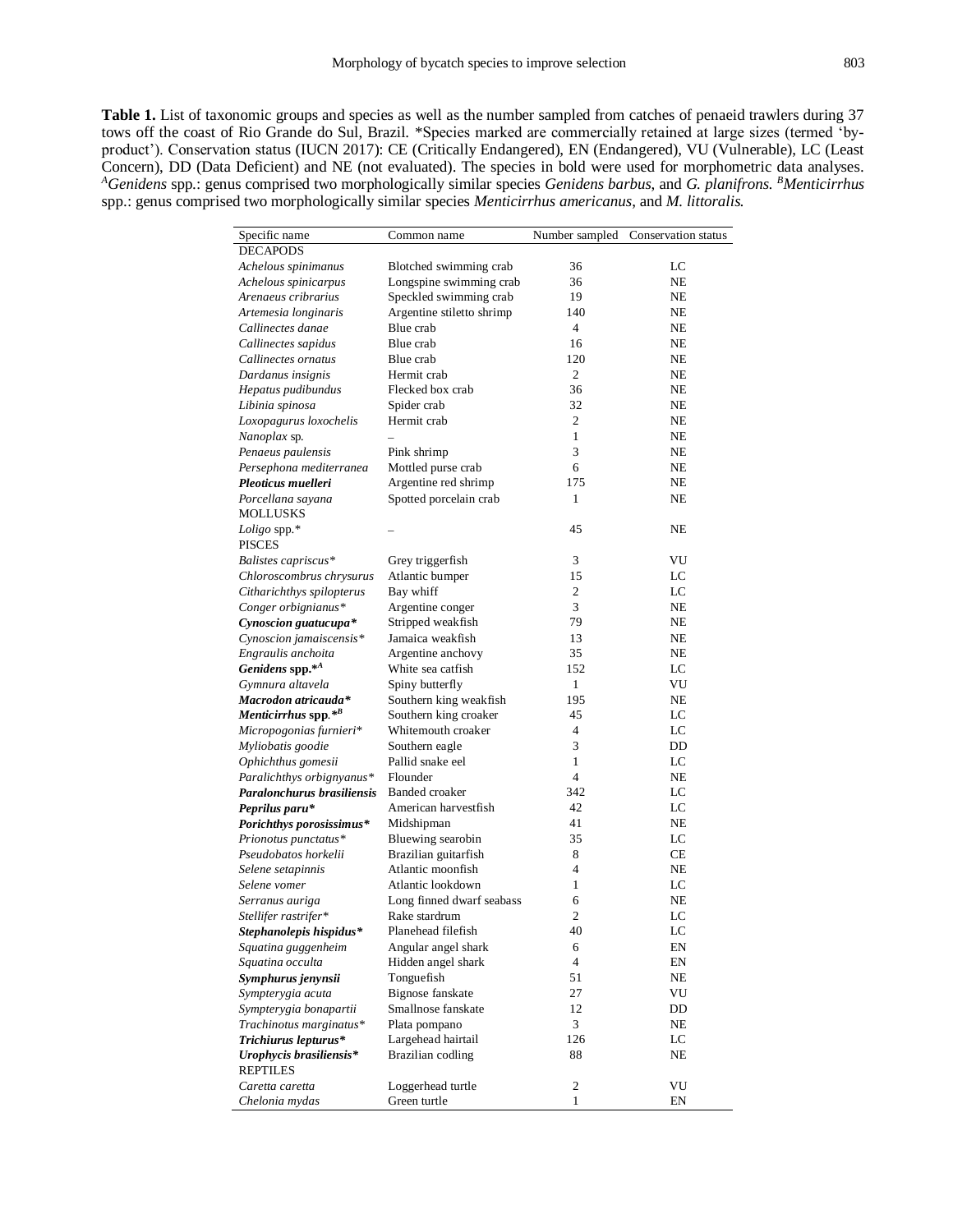**Table 2.** The sample size (n), minimum (min), maximum (max) and mean (±SD) total length (TL; all in mm), and size at first maturity (SFM; with references) of key teleost and one penaeid species caught in southern Brazilian penaeid trawls. NA: not available. \*Indicates species commercially retained at large sizes (termed 'by-product').

| <b>Species</b>                 | Total length (TL) |    |         |                     |                                 | Reference                                   |  |  |
|--------------------------------|-------------------|----|---------|---------------------|---------------------------------|---------------------------------------------|--|--|
|                                | n                 |    | Min Max | Mean $\pm$ SD       | SFM (mm)                        |                                             |  |  |
| Penaeid                        |                   |    |         |                     |                                 |                                             |  |  |
| $Pleoticus muelleri*$          | 175               | 82 | 142     | $109.45 \pm 14.12$  | 121                             | Segura & Delgado (2012)                     |  |  |
| <b>Teleosts</b>                |                   |    |         |                     |                                 |                                             |  |  |
| Cynoscion guatucupa*           | 79                | 37 | 470     | $95.04 \pm 75.48$   | <b>290</b>                      | Haimovici & Miranda (2005)                  |  |  |
| Genidens spp."                 | 152               | 75 | 280     | $131.6 \pm 45.31$   | 400 $\frac{9}{430}$ $\delta$    | Reis (1986)                                 |  |  |
| Macrodon atricauda*            | 195               | 25 | 360     | $211.5 \pm 77.94$   | 230                             | Haimovici et al. (2006)                     |  |  |
| Menticirrhus spp. <sup>*</sup> | 45                | 95 | 350     | $211.47 \pm 67.42$  | 230                             | Braun & Fontoura (2004)                     |  |  |
| Paralonchurus brasiliensis     | 272               | 45 | 240     | $150.2 \pm 39.82$   | 150                             | Branco <i>et al.</i> (2005)                 |  |  |
| Peprilus paru*                 | 42                | 45 | 220     | $78.6 \pm 29.15$    | 120                             | Haimovici (1998)                            |  |  |
| Porichthys porosissimus*       | 41                | 50 | 300     | $187.87 \pm 58.53$  | NA.                             |                                             |  |  |
| Stephanolepis hispidus*        | 40                | 14 | 220     | $61.43 \pm 42.17$   | 140 $\frac{9}{150}$ $\delta$    | Mancera-Rodríguez & Castro-Hernández (2015) |  |  |
| Symphurus jenynsii             | 51                | 20 | 350     | $172.5 \pm 39.4$    | <b>NA</b>                       |                                             |  |  |
| Trichiurus lepturus*           | 126               | 85 | 1100    | $488.08 \pm 245.96$ | 700                             | Martins & Haimovici (2000)                  |  |  |
| Urophycis brasiliensis*        | 88                | 77 | 460     | $161.44 \pm 49.23$  | 400 $\frac{9}{2}$ /290 $\delta$ | Cavole (2014)                               |  |  |



**Figure 3.** The ratio between maximum body height and width estimated for key teleosts caught in southern Brazilian penaeid trawls, with fish shapes (transverse sections) illustrated by ellipses.

It is possible to postulate the sizes of individuals that might pass through meshes within their hypothesized fishing geometry. In particular, during fishing (when meshes are under load) juveniles of commercial species, such as *C. guatucupa, Genidens* spp., *M. atricauda, Menticirrhus* spp., and *U. brasiliensis* will only escape at sizes between <59 and 164 mm TL. If the codends had windows/panels of square-shaped mesh with bar lengths of 24 and 29 mm, respectively, the diagonal openings would be 34 and 41 mm, and the same species would escape at sizes <233 mm TL (Table 4).

Assuming teleosts could squeeze though meshes with force (*e.g.*, during haulback when meshes are convoluted and without load, so they open fully), escape would be dictated by MG in relation to the mesh perimeter. The mesh perimeter of the conventional 26 mm mesh is 52 mm, while the 30 mm mesh has a perimeter of 60 mm and the two sizes of square meshes have perimeters of 96 and 116 mm, respectively (Table 4). Many teleosts caught in the diamond meshes were immature, and with quite a few smaller than 100 mm TL. Regarding the two sizes of square mesh, most of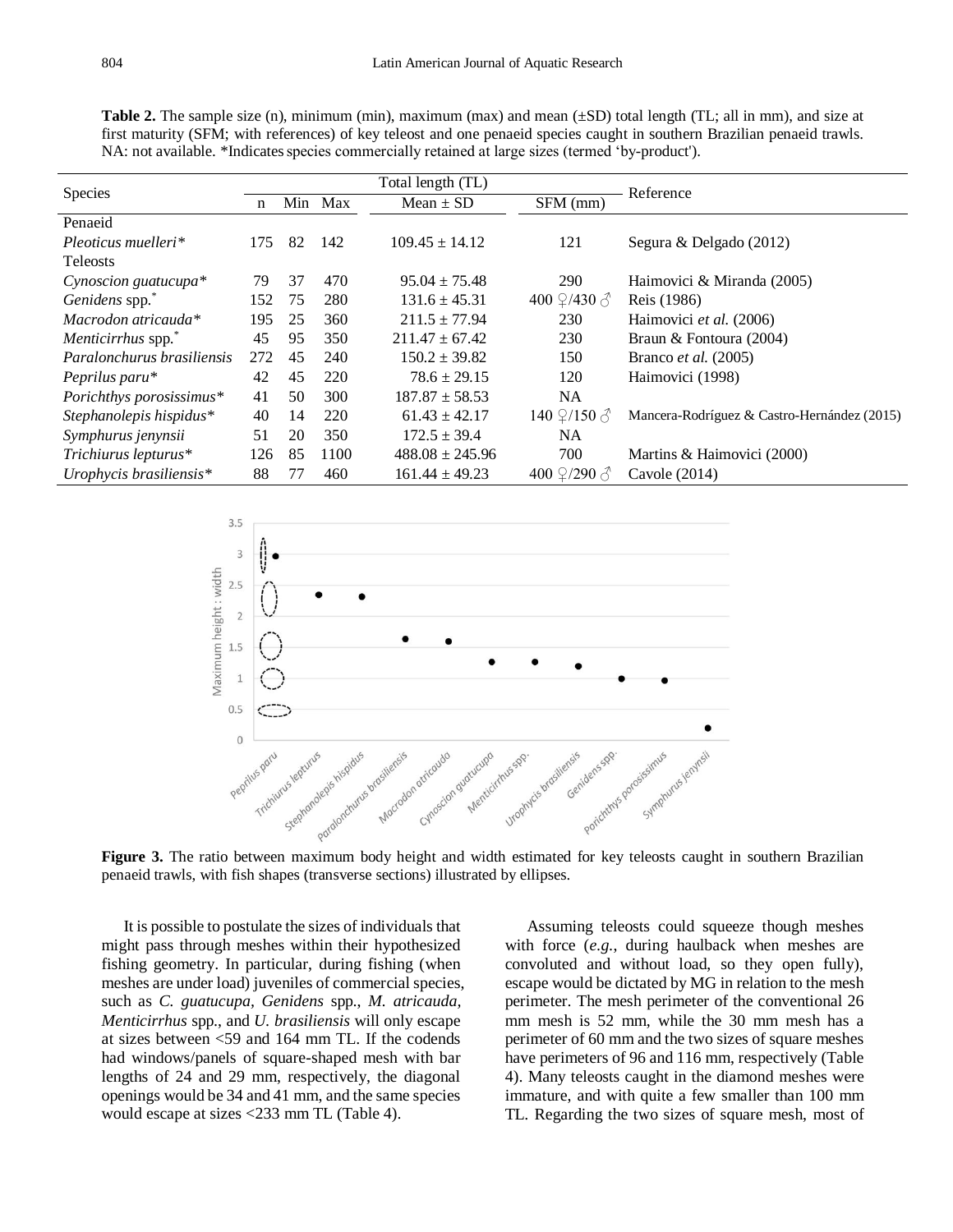| Species                    |                                 | $r^2$ | Species                          |                                  | $r^2$ |
|----------------------------|---------------------------------|-------|----------------------------------|----------------------------------|-------|
| Cynoscion guatucupa        | $TL = 12.80 + 4.11 \text{ MHz}$ | 0.88  | Porichthys porosissimus          | $TL = 29.85 + 5.16 \text{ MH}$   | 0.91  |
| $(37-155$ mm TL)           | $TL = -2.12 + 1.71$ MG          | 0.97  | $(50-300$ mm TL)                 | $TL = 45.20 + 1.40$ MG           | 0.88  |
|                            | $TL = 20.02 + 4.31$ BW          | 0.62  |                                  | $TL = 69.42 + 3.50$ BW           | 0.77  |
|                            | $TL = 44.86 \text{ Wt}^{0.33}$  | 0.95  |                                  | $TL = 54.65 Wt^{0.30}$           | 0.69  |
| Genidens spp.              | $TL = 55.51 + 3.68 \text{ MHz}$ | 0.56  | Symphurus jenynsii               | $TL = 26.91 + 15.84 \text{ MHz}$ | 0.84  |
| $(75-280$ mm TL)           | $TL = 27.03 + 1.60$ MG          | 0.94  | $(70-225$ mm TL)                 | $TL = 39.56 + 1.40 MG$           | 0.83  |
|                            | $TL = 27.32 + 5.03$ BW          | 0.90  |                                  | $TL = 41.61 + 3.14$ BW           | 0.82  |
|                            | $TL = 58.78 \text{ Wt}^{0.28}$  | 0.98  |                                  | $TL = 60.09 \ Wt^{0.30}$         | 0.96  |
| Macrodon atricauda         | $TL = 11.52 + 5.05 \text{ MHz}$ | 0.72  | Stephanolepis hispidus           | $TL = 3.91 + 2.27 \text{ MH}$    | 0.99  |
| $(100-330$ mm TL)          | $TL = 51.46 + 1.47 MG$          | 0.69  | $(14-220$ mm TL)                 | $TL = -2.09 + 1.01 MG$           | 0.99  |
|                            | $TL = 176.1 + 1.88$ BW          | 0.32  |                                  | $TL = -12.58 + 6.75$ BW          | 0.52  |
|                            | $TL = 5.15Wt^{1.00}$            | 0.73  |                                  | $TL = 39.77 \text{ Wt}^{0.32}$   | 0.98  |
| Menticirrhus spp.          | $TL = 16.54 + 4.78 \text{ MHz}$ | 0.90  | Trichiurus lepturus              | $TL = 98.09 + 14.83 \text{ MHz}$ | 0.95  |
| $(95-330$ mm TL)           | $TL = 4.05 + 1.79 MG$           | 0.96  | $(175-950$ mm TL)                | $TL = 75.69 + 6.29 MG$           | 0.95  |
|                            | $TL = 21.17 + 5.87$ BW          | 0.89  |                                  | $TL = 222 + 21.52$ BW            | 0.46  |
|                            | $TL = 54.58 \text{ Wt}^{0.29}$  | 0.99  |                                  | $TL = 16.06 Wt^{0.28}$           | 0.97  |
| Paralonchurus brasiliensis | $TL = 40.35 + 3.43 \text{ MHz}$ | 0.93  | Urophycis brasiliensis           | $TL = 63.28 + 4.15 \text{ MHz}$  | 0.72  |
| $(70-220$ mm TL)           | $TL = 35.82 = 1.33 MG$          | 0.91  | $(77-265$ mm TL)                 | $TL = 32.63 + 1.80$ MG           | 0.85  |
|                            | $TL = 80.60 + 3.41$ BW          | 0.49  |                                  | $TL = 89.51 + 3.39$ BW           | 0.38  |
|                            | $TL = 58.57 \text{ Wt}^{0.27}$  | 0.95  |                                  | $TL = 62.11 Wt^{0.28}$           | 0.93  |
| Peprilus paru              | $TL = 12.55 + 1.66 \text{ MH}$  | 0.85  | Pleoticus muelleri               | $TL = 32.46 + 5.44 \text{ MH}$   | 0.77  |
| $(60-85$ mm TL)            | $TL = 11.19 + 0.71 MG$          | 0.88  | $(82-142 \text{ mm} \text{ TL})$ | $TL = 23.73 + 2.03 MG$           | 0.84  |
|                            | $TL = 59.36 + 0.93$ BW          | 0.20  |                                  | $TL = 24.7 + 6.74$ BW            | 0.81  |
|                            | $TL = 37.39 \text{ Wt}^{0.34}$  | 0.91  |                                  | $TL = 25.04 + 3.02 CL$           | 0.84  |
|                            |                                 |       |                                  | $TL = 54.18 Wt^{0.30}$           | 0.86  |

**Table 3.** Linear and potential relationships of key species caught in southern Brazilian penaeid trawls. TL, total length; CL, carapace length; MH, maximum height; MG, girth; BW, body width; Wt, weight.  $n = 12-143$  for all species.

the 11 teleost species would escape if they were  $\langle 157 \rangle$ and 181 mm TL, respectively (Table 4).

For the 26 and 30 mm SMO diamond-shaped meshes, *P. muelleri* could escape at sizes up to 86 and 95 mm TL, respectively. However, the estimated MGs implied that if windows of both sizes of square mesh were located in a position when penaeids made contact, then most penaeids might escape (Table 4). Note these calculations are based on penaeids passing through longitudinally and should be considered maximums (*e.g.*, individuals are likely to assume a range of convex positions during mesh contact, which might limit the escape of many smaller than the mesh).

# **DISCUSSION**

#### **Species composition and general morphology**

Penaeid trawling is postulated to threaten the sustainability of marine fisheries resources (Broadhurst, 2000), primarily because of high discard mortalities (Aramayo, 2015). The data here reiterate such impacts with turtles and ~60 rays (comprising five species listed as critically endangered and two as endangered) (ICMBio/MMA, 2016; IUCN red list, 2017) caught

during 37 tows in the studied area. Although the spatiotemporal data are limited, such a rate (*e.g.*, ~0.1 turtles and ~20 rays per deployment) reiterates the urgent need for BRDs involving grids in this fishery, which could be configured to allow most by-product to pass through (*e.g*., 100 mm bar spaces; Broadhurst, 2000).

In terms of other species, and within the objectives of the study, the conventionally used 26 mm diamondshaped mesh clearly retained large numbers of small penaeids and teleosts, including unwanted individuals and juveniles of commercial interest. Key examples were *Genidens* spp. and *M. atricauda*, which were caught at minimum TLs of 75 and 25 mm, respectively, and well below their sizes at first maturity and economic value (Reis, 1986; Cardoso & Haimovici, 2014). The large diversity of species and sizes observed here supports previous studies describing the bycatch of other regional inshore artisanal penaeid-trawl fisheries, which despite having entirely different gears (size and configurations) used the same minimum mesh sizes (Dumont & D'Incao, 2011). Considering this consis-tency, any wide-scale changes to mesh sizes and/or shapes identified here that reduce the una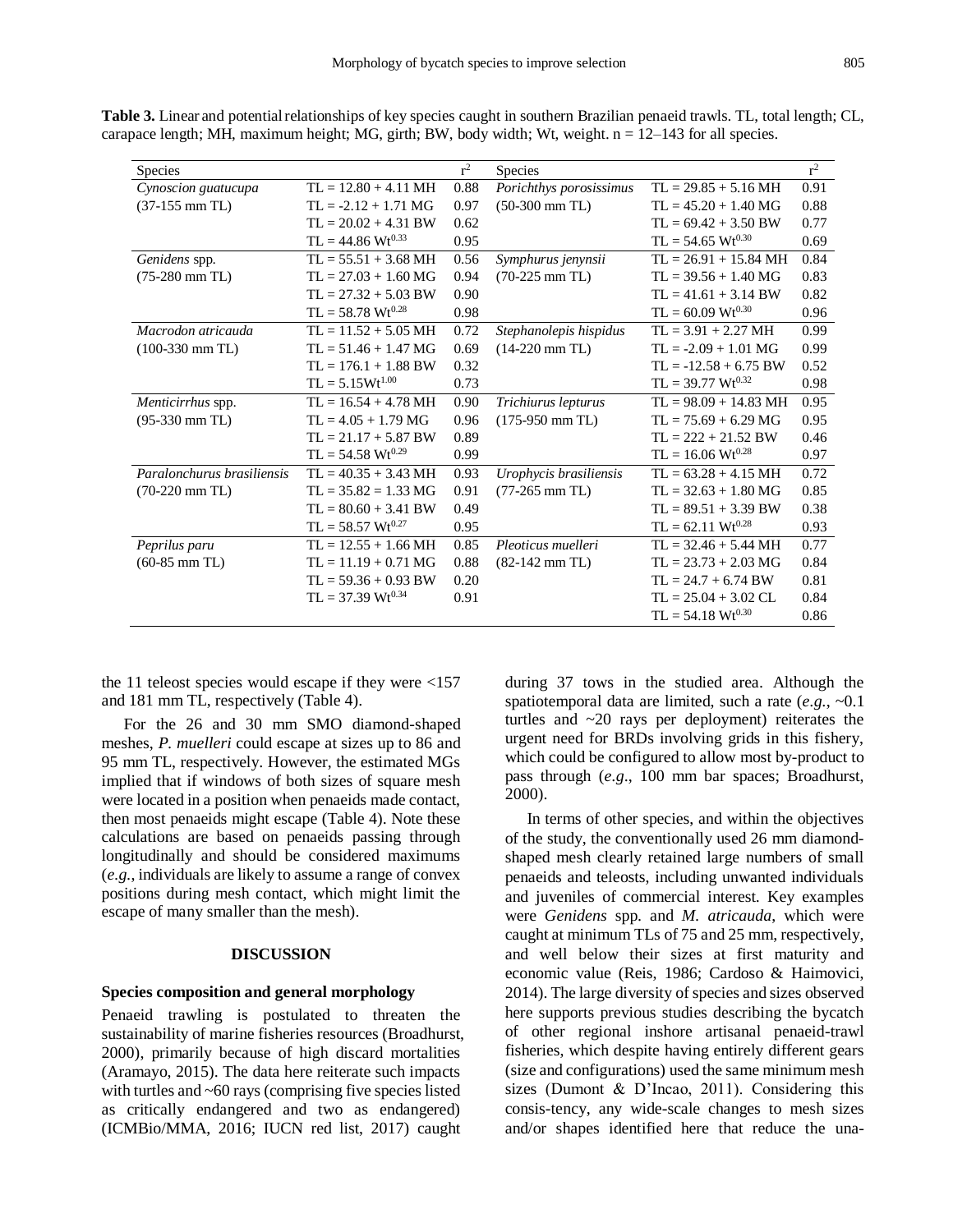**Table 4.** The maximum total lengths (TL in mm) of key species (calculated using linear regressions of relationships between TL and maximum height, body width and girth) that could escape through each of the two diamond- and square-shaped meshes during (1) fishing (*i.e.,* hypothesized maximum openings of 35% of the total stretched mesh opening for diamond meshes and diagonally for square mesh), and (2) with no load during haulback (when, irrespective of mesh shape, the mesh perimeter relative to the maximum girth of the animal determines escape). SMO, stretched mesh opening; B, bar, dia, diamond-shaped mesh; square, square-shaped mesh.

|                            | Mesh size/shape during fishing |                 |                   |                   | Mesh size/shape during haulback |                 |                   |                   |
|----------------------------|--------------------------------|-----------------|-------------------|-------------------|---------------------------------|-----------------|-------------------|-------------------|
| <b>Species</b>             | $26 \text{ mm}$                | $30 \text{ mm}$ | $24 \text{ mm B}$ | $29 \text{ mm B}$ | $26 \text{ mm}$                 | $30 \text{ mm}$ | $24 \text{ mm B}$ | $29 \text{ mm B}$ |
|                            | SMO dia                        | SMO dia         | square            | square            | SMO dia                         | SMO dia         | square            | square            |
| Penaeid                    |                                |                 |                   |                   |                                 |                 |                   |                   |
| Pleoticus muelleri         | 86                             | 95              | 217               | 256               | 52                              | 146             | 219               | 259               |
| <b>Teleosts</b>            |                                |                 |                   |                   |                                 |                 |                   |                   |
| Cynoscion guatucupa        | 59                             | 65              | 167               | 197               | 87                              | 100             | 162               | 196               |
| Genidens spp.              | 73                             | 80              | 181               | 206               | 110                             | 123             | 181               | 213               |
| Macrodon atricauda         | 134                            | 153             | 183               | 219               | 128                             | 140             | 193               | 222               |
| Menticirrhus spp.          | 75                             | 83              | 179               | 213               | 97                              | 111             | 176               | 212               |
| Paralonchurus brasiliensis | 112                            | 116             | 157               | 181               | 105                             | 116             | 164               | 190               |
| Porichthys porosissimus    | 97                             | 101             | 173               | 194               | 118                             | 129             | 180               | 208               |
| Peprilus paru              | 53                             | 59              | 69                | 81                | 48                              | 54              | 79                | 94                |
| Symphurus jenynsii         | 118                            | 130             | 148               | 170               | 112                             | 124             | 174               | 202               |
| Stephanolepis hispidus     | 59                             | 68              | 81                | 97                | 50                              | 59              | 95                | 115               |
| Trichiurus lepturus        | 418                            | 448             | 602               | 706               | 403                             | 453             | 680               | 805               |
| Urophycis brasiliensis     | 164                            | 180             | 204               | 233               | 126                             | 141             | 205               | 241               |

ccounted fishing mortality of juveniles of various species are likely to benefit other competing fisheries that target adults.

Notwithstanding the need for grids to reduce turtle and ray mortalities, and beyond contributing toward understanding the biology of the different bycatch species (*e.g.*, the length-weight and length-body shape relationships), the morphological data collected here for the various species and their sizes represent an essential and inexpensive first step for proposing meshsize changes. More specifically, by considering the transverse morphology, it is possible to postulate the effects of different mesh sizes on the retention of targeted penaeids and the escape of unwanted teleosts (Pope, 1975, Tosunoğlu *et al*., 2003; Broadhurst *et al*., 2006; He & Balzano, 2012). Certainty such estimation is facilitated by clear, strong linear relationships among morphometric relationships for most teleosts and *Pleoticus muelleri*.

# **Appropriate mesh sizes and shapes**

Prior to discussing the implications of our results, it is important to reiterate that appropriate mesh sizes, shapes and/or their openings in the posterior section of trawls represent only one component of any model defining selectivity. Equally important is the probability of an animal encountering an opening. Generally, because the catch accumulates in the codend, this area is associated with the most opportunity for animals to contact openings, but various factors affect such probabilities, including excessive catch volumes, largesized animals and/or debris; all of which can mask meshes. Such characteristics mean that formal (and more expensive) selectivity studies (*e.g.*, involving paired gears or covered codends) are required to validate any suggested modifications to trawls based on morphological data (Broadhurst, 2000).

Notwithstanding the above-mentioned caveat, when an animal contacts a mesh, its body shape (along with behavior and swimming speed) is an important characteristic that dictates the likelihood of its escape through the mesh opening. During towing, when meshes are closed, species with substantial morphological discontinuities, such as penaeids, might be retained in large numbers, while species with more regular bodies or smooth shapes can more easily escape through the same size meshes (Watson, 1989; King, 2007). Our study revealed that most of the key bycaught teleosts have a fusiform shape (*i.e.*, an  $R = 1$ ) to 2), which might be more amendable for escape from the square- rather than diamond-shaped meshes.

The conventionally used diamond-shaped mesh (26 mm SMO) caught *P. muelleri* starting at 82 mm TL. Such sizes are well below the size at first maturity (~121 mm TL) for this species, and also those sizes that are typically considered commercially acceptable (>150 mm TL; Duarte, 2013). Increasing the diamondshaped mesh throughout the codend to 35 mm (or even larger) would be a more appropriate minimum size.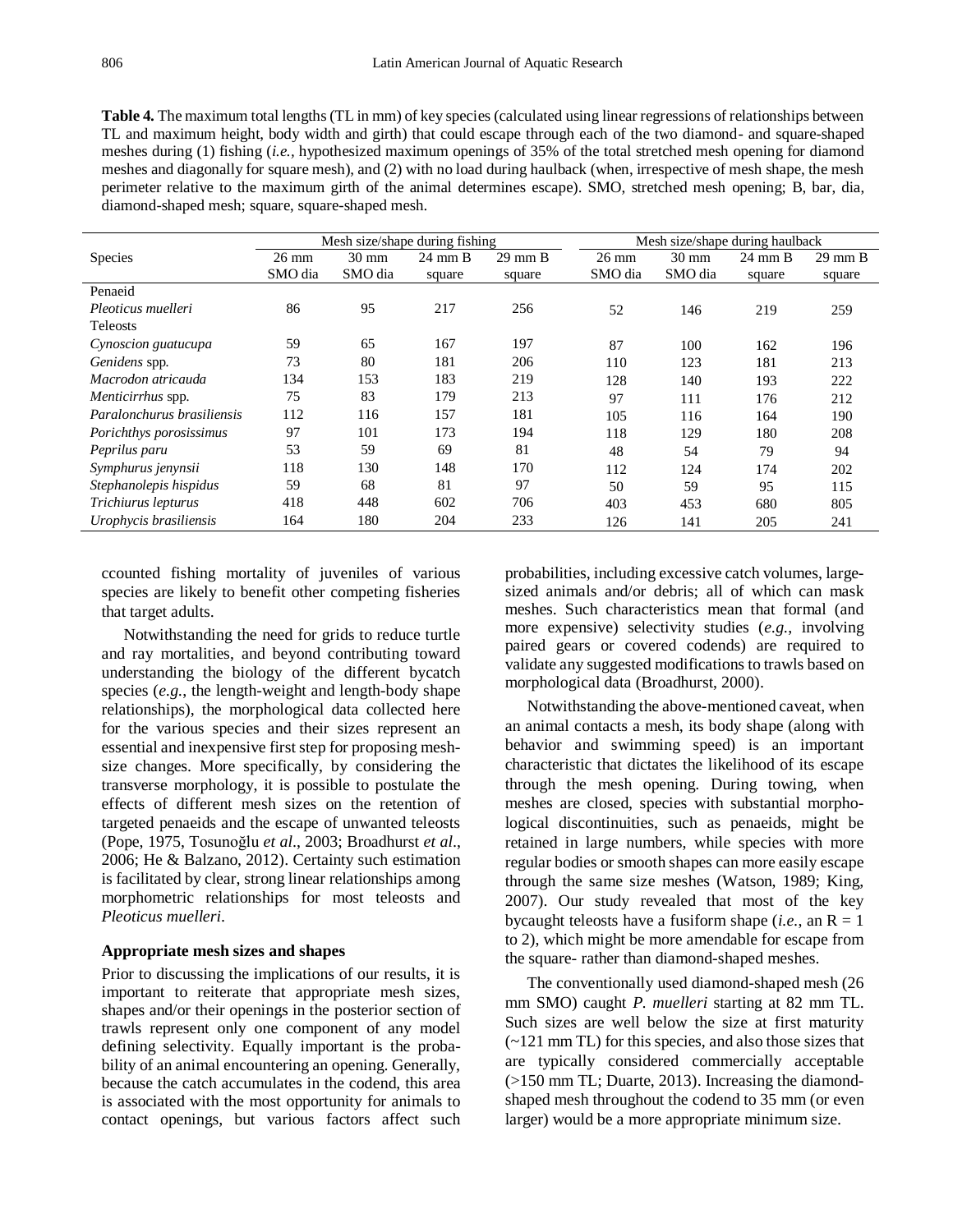If the sizes of square mesh postulated in the present study were used throughout the codend, they would allow large numbers of unwanted sizes of fish to escape, but also many penaeids. Specifically, even the smaller 24 mm mesh hung on the bar might allow most *P. muelleri* to escape. However, penaeid loss might be circumvented by placing larger mesh only at strategic positions, such as in the top of the codend and sufficiently close to the end (*i.e*., in 'behavioral-type' BRDs; Broadhurst, 2000). Doing so might facilitate the upwards escape of some small teleosts (but not byproduct), while still maintaining catches of penaeids that tend to orientate towards the bottom (Watson, 1989; Broadhurst, 2000).

More specifically, if 48 mm mesh hung on the bar (24 mm bar length) was used, and assuming that fishes were able to contact meshes physically, individuals of all species would escape at sizes 69 to 241 mm longer. Individuals larger than these sizes would still be retained as a by-product.

According to the morphometric equations, using the square mesh (24 or 29 mm bar length) in a strategic behavioral-type BRD might increase the probability of two species (*P. brasiliensis* and *Trichiurus lepturus*) being caught at sizes larger than their first maturation, and three species (*Menticirrhus* spp. and *M. atricauda*) caught at sizes near their first maturation (Table 2). Assuming low escape mortalities (which is typically the case for many species, and certainly less than for discards; reviewed by Broadhurst *et al*., 2006b), such mesh sizes might contribute toward subsequent stocks targeted in other competing fisheries.

#### **Future considerations and conclusions**

Juveniles represented all of the teleost species caught in conventional trawls in our study and most are targeted at larger sizes in other fisheries (Haimovici *et al*., 2006; UNIVALI/CTTMar, 2013; Pezzuto & Benincà, 2015). The contribution of discard mortality towards overexploited fishing stocks is widely recognized and may be an important factor explaining the collapse of several valuable resources (Graham, 2010). It is known that simple modifications to trawls, including determining appropriate mesh size and shape as well as installing BRDs can substantially reduce impacts (Broadhurst, 2000; Broadhurst *et al*., 2014). As one example, Zeller *et al.* (2018) attributed at least some of the recent historical decline in discarding (from 19 million ton in 1989 to <10 million ton now) to more selective trawls.

The need to increase mesh size in Brazilian penaeid trawls is reiterated when compared to the minimum mesh sizes allowed in similar trawls targeting the samesized penaeids in other countries, such as Australia (typically 42 mm SMO; Broadhurst *et al*., 2006a, 2012), Mexico (51 mm) and the United Republic of Tanzania

(50-55 mm) (FAO, 2001). The National Management Plan for the sustainable use of penaeids in Brazil (Neto, 2011) suggests improving the technological features of trawls, including the use of square-shaped mesh and BRDs that help protect vulnerable species. Clearly, size-separating (grids) BRDs designed to exclude turtles and rays from trawls such as those proposed by other studies (Willems *et al*., 2016) should immediately be adopted and enforced throughout the fishery. However, the high diversity of other catches (including retained and discarded sizes across various species) presents a challenge to determine adequate selectivity using a single mesh size or shape. As a first step to promote the concept of more selective fishing, we suggest various simple changes involving mesh sizes and shapes might be tested not only throughout the codend but also in relevant behavioral-type BRDs (Tokaç *et al.*, 1998; Parsons *et al*., 2012).

The data presented here are likely to be important in terms of future management decisions concerning regional penaeid-trawl fisheries. In addition to better attempts at enforcing the use of BRDs with grids designed to reduce turtle and rays catches and, although not yet commercially available in Brazil, we encourage the use of a minimum diamond-shaped mesh of 35 mm throughout the codend.

As a next step, and using the data collected in the present study, various behavioral-type BRDs, including those involving strategic panels of at least 48 mm square-shaped mesh, might be installed in codends and tested throughout the fishing fleet. Such work requires close industry consultation to demonstrate no adverse impacts on retained catches (both penaeids and byproduct). There are many technical solutions available to improve penaeid-trawl selectivity, and following their adaptation to local conditions, dedicated applied extension work is required to facilitate future acceptance and use (McHugh *et al*., 2017).

# **ACKOWLEDGMENTS**

The authors would like to thank all the fishermen and crew members that participated in the field activities, Cyro Carneiro Neto for the map, and the Arte em Rede Project, KAOSA Non-governmental organization, Fundação Boticário de Proteção à Natureza and Coordenação de Aperfeiçoamento de Pessoal de Nível Superior (CAPES) and REBYC LAC – II FAO project (FAO-GCP/RLA/201/GFF and GEF Project ID 5304) for funding.

# **REFERENCES**

Alverson, D.L., M.H. Freeberg, S.A. Murawski & J.G. Pope. 1994. A global assessment of fisheries bycatch and discards. FAO Fish. Tech. Pap., 339: 1-233.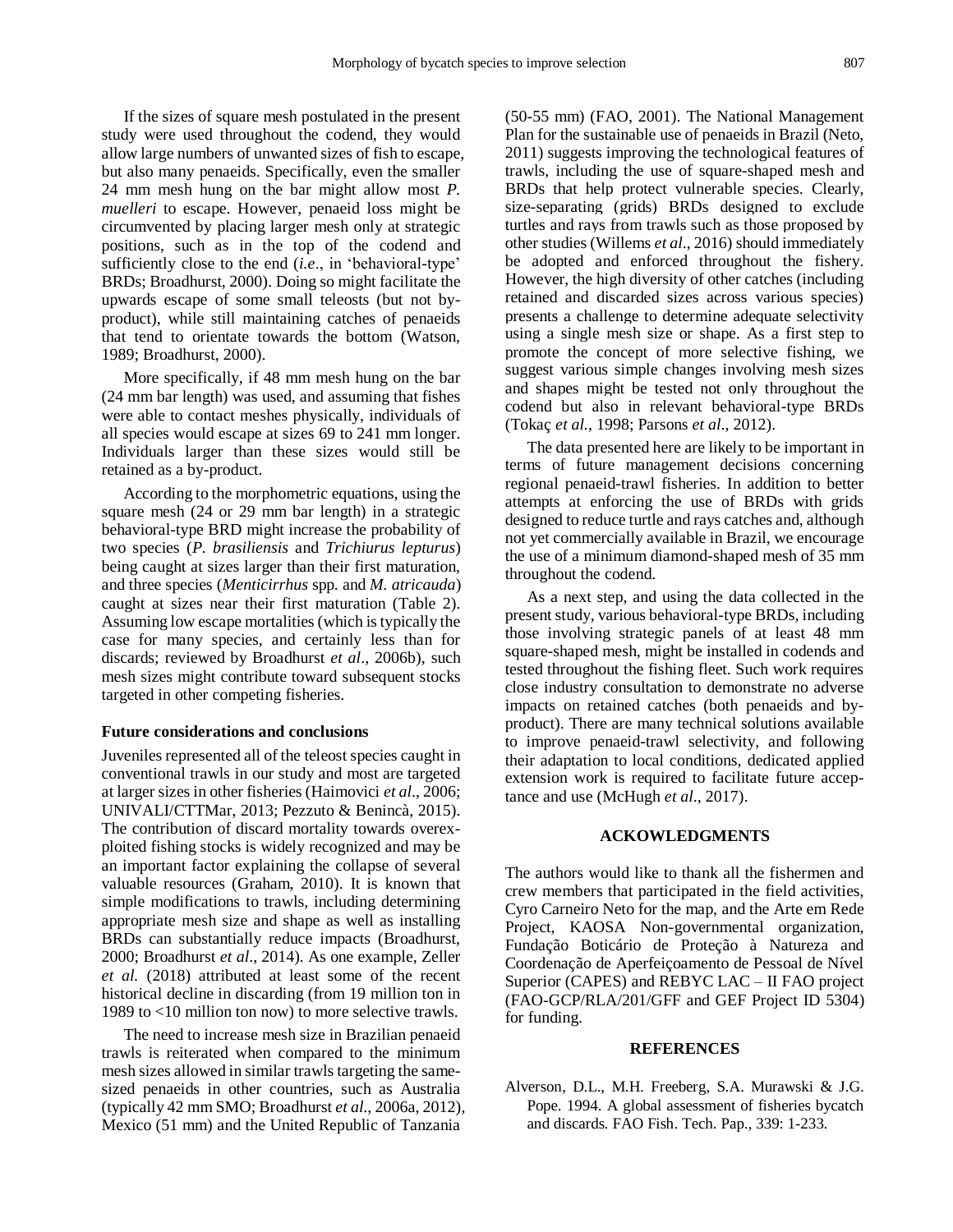- Aramayo, V. 2015. Lower selectivity can help heavily exploited fish populations. Fish Res., 172: 261-264.
- Branco, J.O., M.J. Lunardon-Branco & J.R. Verani. 2005. Aspectos biológicos e pesqueiros de *Paralonchurus brasiliensis* Steindachner, (Pisces, Sciaenidae), na Armação do Itapocoroy, Penha, Santa Catarina, Brasil. Rev. Bras. Zool., 22: 1063-1071.
- Braun, A.S. & N.F. Fontoura. 2004. Reproductive biology of *Menticirrhus littoralis* in southern Brazil (Actinopterygii: Perciformes: Sciaenidae). Neo Ichthyol., 2: 31- 33.
- Broadhurst, M. 2000. Modifications to reduce bycatch in prawn trawls: A review and framework for development. Fish Biol. Fish., 10: 27-60.
- Broadhurst, M.K., S.Y. Kennelly & G. O'Doherty. 1996. Effects of square-mesh panels in codends and of haulback delay on bycatch reduction in the oceanic prawn-trawl fishery of New South Wales, Australia. Fish. Bull., 34: 412-422.
- Broadhurst, M.K., K.K.P. Dijkstra, D.D. Reid & C.A. Gray. 2006a. Utility of morphological data for key fish species in southeastern Australian beach-seine and otter-trawl fisheries: predicting mesh size and configuration. New Zeal. J. Mar. Freshw. Res., 40: 259-272.
- Broadhurst, M.K., P. Suuronen & A. Hulme. 2006b. Estimating collateral mortality from towed fishing gear. Fish Fish., 7: 180-218.
- Broadhurst, M.K., D.J. Sterling & R.B. Millar. 2012. Short *vs*. long penaeid trawls: effects of side taper on engineering and catching performances. Fish Res., 134-136: 73-81.
- Broadhurst, M.K., D.J. Sterling & R.B. Millar. 2014. Configuring the mesh size, side taper and wing depth of penaeid trawls to reduce environmental impacts. PLoS One, 9(6): e99434.
- Cardoso, L.G. & M. Haimovici. 2014. Long-term changes in the sexual maturity and in the reproductive biomass of the southern king weakfish *Macrodon atricauda* (Günther, 1880) in southern Brazil. Fish. Res., 160: 120-128.
- Cavole, L.M. 2014. A interpretação da microestrutura e macroestrutura dos otólitos na determinação de idades, estimativa do crescimento e idade de primeira maturação de *Urophycis brasiliensis* no sul do Brasil. Dissertação de Mestrado, Universidade Federal do Rio Grande, Rio Grande, 100 pp.
- D´Incao, F., H. Valentini & L.F. Rodrigues. 2002. Avaliação da pesca de camarões nas regiões Sudeste e Sul do Brasil 1965-1999. Atlântica, 24: 49-62.
- Duarte, D.L.V. 2013. Caracterização da fauna acompanhante na pescaria de arrasto de tangone dirigida a

camarões no litoral sul do Brasil. Dissertação de Mestrado, Universidade Federal do Rio Grande, Rio Grande, 59 pp.

- Dumont, L.F.C. & F. D'Incao. 2011. By-catch analysis of Argentinean prawn *Artemesia longinaris* (Decapoda: Penaeidae) in surrounding area of Patos Lagoon, southern Brazil: effects of different rainfall. J. Mar. Biol. Ass. U.K., 91: 1-14.
- Eayrs, S. 2012. Comparative testing of bycatch reduction devices in tropical shrimp-trawl fisheries  $-a$  practical guide. Food and Agricultural Organization, Rome, 122 pp.
- Food and Agricultural Organization (FAO). 2001. Tropical shrimp fisheries and their impact living resources. FAO Fish. Circ. Rome, 378 pp.
- Graham, N. 2010. Technical measures to reduce bycatch and discards in trawl fisheries. In: P. He (ed.) Behavior of marine fishes: capture processes and conservation challenges. Wiley-Blackwell, New York, pp. 239-264.
- Haimovici, M. 1998. Ambientes costeiros e marinhos e sua biota: teleósteos demersais e bentônicos. In: U. Seelinger, C. Oderbretch & J.P. Castello (eds.). Os ecossistemas costeiros e marinho no extreme Sul do Brasil. Ecoscientia, Rio Grande, pp. 143-152.
- Haimovici, M. & J.T. Mendonça. 1996. Descartes da fauna acompanhante na pesca de arrasto de tangones dirigida a linguados e camarões na plataforma continental do sul do Brasil. Atlântica, 18: 161-177.
- Haimovici, M. & L.V. Miranda. 2005. *Cynoscion guatucupa* (Cuvier, 1830). In: M.C. Cergole, A.O. Ávila-da-Silva & C.L.D.B.R. Wongtschowski (eds.). Análise das principais pescarias comerciais da região Sudeste-Sul do Brasil: Dinâmica populacional das espécies em exploração. Série Documentos Revizee - Score Sul, São Paulo, pp. 40-45.
- Haimovici, M., C.R. Wontchowski, M.C. Cergole, L.S.P. Madureira, R.A. Bernardes & A.O.A. Silva. 2006. Recursos pesqueiros da região Sudeste-Sul. In: Programa Revizee -Relatório Executivo- Avaliação do potencial sustentável de recursos vivos na Zona Econômica do Brasil, pp. 207-242.
- Hall, S.J. & B.M. Mainprize. 2005. Managing by-catch and discards: how much progress are we making and how can we do better? Fish Fish., 6: 134-155.
- He, P. & V. Balzano. 2012. The effect of grid spacing on size selectivity of shrimps in a pink shrimp trawl with a dual-grid size-sorting system. Fish. Res., 121-122: 81-87.
- Instituto Chico Mendes de Conservação da Biodiversidade (ICMBio). 2016. Brazil red book of threatened species of fauna. Instituto Chico Mendes de Conservação da Biodiversidade, Brasília D.F., 76 pp.